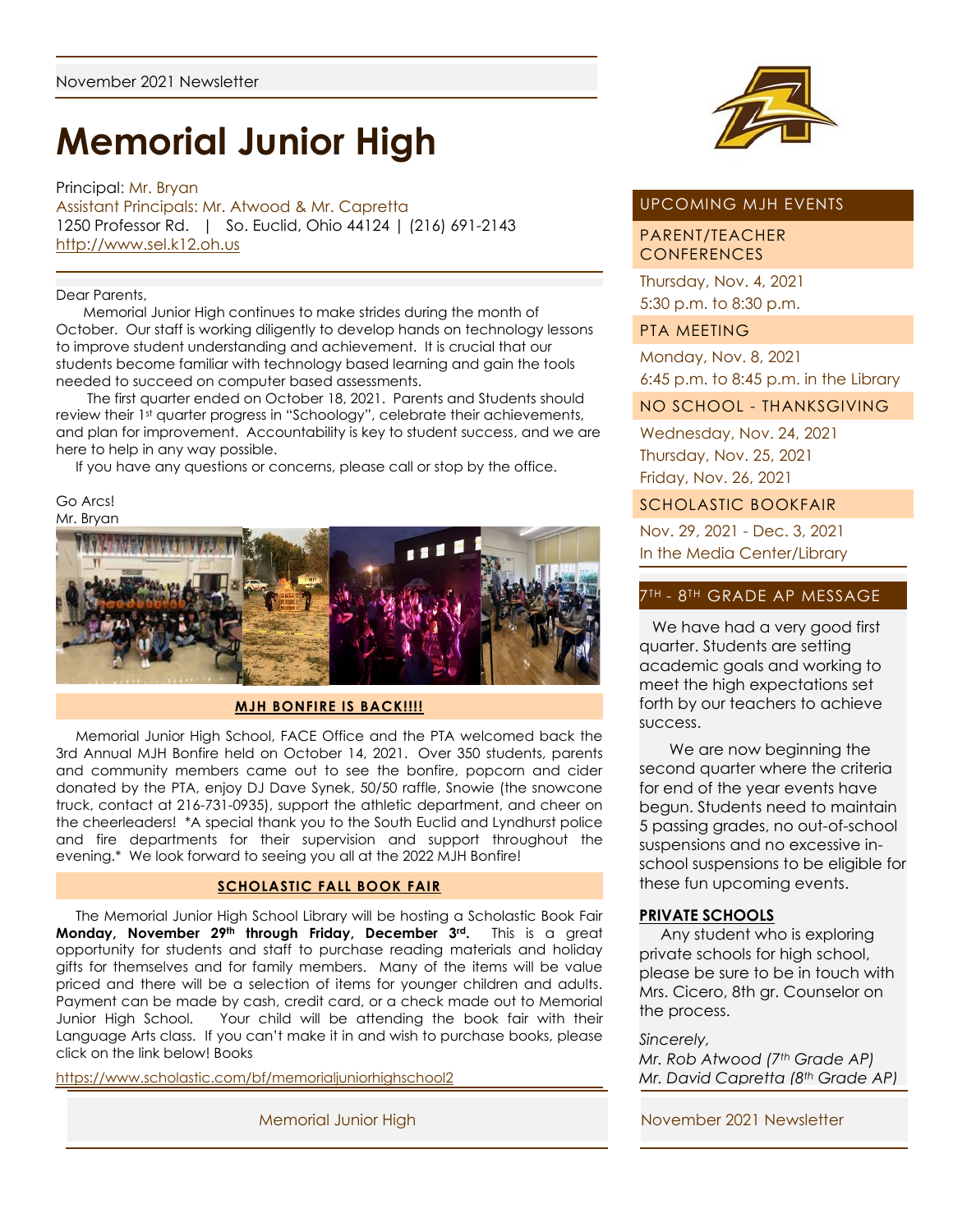

# UPCOMING SPORT EVENTS

#### 7 TH – 8 TH GRADE GIRLS BASKETBALL TRY-OUTS AND OPEN GYM

Dates for open gym in the old Gym from 3:15 pm -5:00 pm

10/27/21 11/2/21 11/4/21 11/9/21 11/11/21



Official Tryouts are at the same time and location on

| 11/17/21 |
|----------|
| 11/18/21 |
| 11/19/21 |



Any questions please contact Coach Ray at [rays@sel.k12.oh.us](mailto:rays@sel.k12.oh.us)

# **DINE TO DONATE**

Help support the MJH PTA on Tuesday, November 23, 2021 from 5-9 pm at Jet's Pizza 5350 Mayfield Road, Lyndhurst, Ohio 44124 (440) 460-1700 Its as easy as saying you are calling for MJH and the school gets 15% of profits!



## **PTA NEWS**

 The theme this year is "I WILL CHANGE THE WORLD BY…". The deadline for entries is November 30, 2021, and the show will be held in December 2021, in the Brush Library from 6:30-9:30 pm.

 The six categories are visual arts, photography, film production, dance choreography, music composition, literature and a special artist category. All entries will be featured in the upcoming PTA Art Show and select entries will advance to the State level contest! Enter to win prizes and recognition!



 For more information and an entry form, please contact the PTA Reflections Chair (Stefanie Rhine – 216-798-9525)

# **STUDENT COUNCIL**

 Shout out to the MJH Student Council who is off to an amazing start for the 2021 school year. The group seeks to provide students an inclusive and supportive environment where they can have fun, build friendships, and create wonderful memories while making a positive difference in their school and community. They already held an amazing car wash fundraiser at the end of September. Those donated funds ae going to help support a variety of activities and initiatives planned by the students for the 2021 school year. During the month of October, MJH Student Council sponsored a door decoration contest featuring a theme of "Boo to Drugs" in observance of National Substance Abuse Prevention Month. The winning class was Room 208 - Mrs. Schnear and they got to enjoy a pizza party with their Intervention/Enrichment teacher and classmates. The rest of the students' school who also participated received candy from the SC, so no one was left out! Members in the SC also celebrated and carved pumpkins for the front the school. A fun treat was the pumpkin seeds that Mrs. Heitman from SEL Transportation cooked up for them to all try. Thank you! The Members have also expressed a desire to paint the bathroom stalls within the upcoming months with inspiring words to give peers positive daily reminders. In addition to supporting school dances, bake sales, spirit days, movie nights, field days, and other community events. We can't wait to see what else they come up with.

#### **SPORT UPDATES**

 Wrestling season is right around the corner at Memorial Junior High! We will take all levels of wrestlers. It's a great sport to stay in shape while building strength and building character. Simply bring shoes and shorts to start. Remember, you need a physical on file and final forms completed. The team will compete in dual/tri meets with schools in the Western Reserve Conference and the WRC Tournament at the end of the season. Wrestling is a no-cut sport at Memorial, and we have 14 weight classes (from 80-245 lbs.). Contact Coach Jackson with any questions at jacksonj@sel.k12.oh.us or stop by room 101.

Four reasons to wrestle…

- 1. Wrestling is a great way to build confidence and self-defense skills
- 2. Wrestling does not favor any particular race, gender, culture, size, or stature
- 3. Wrestling is a sport of control not violence
- 4. Proper weight management develops healthy eating habits that benefit the individual throughout life